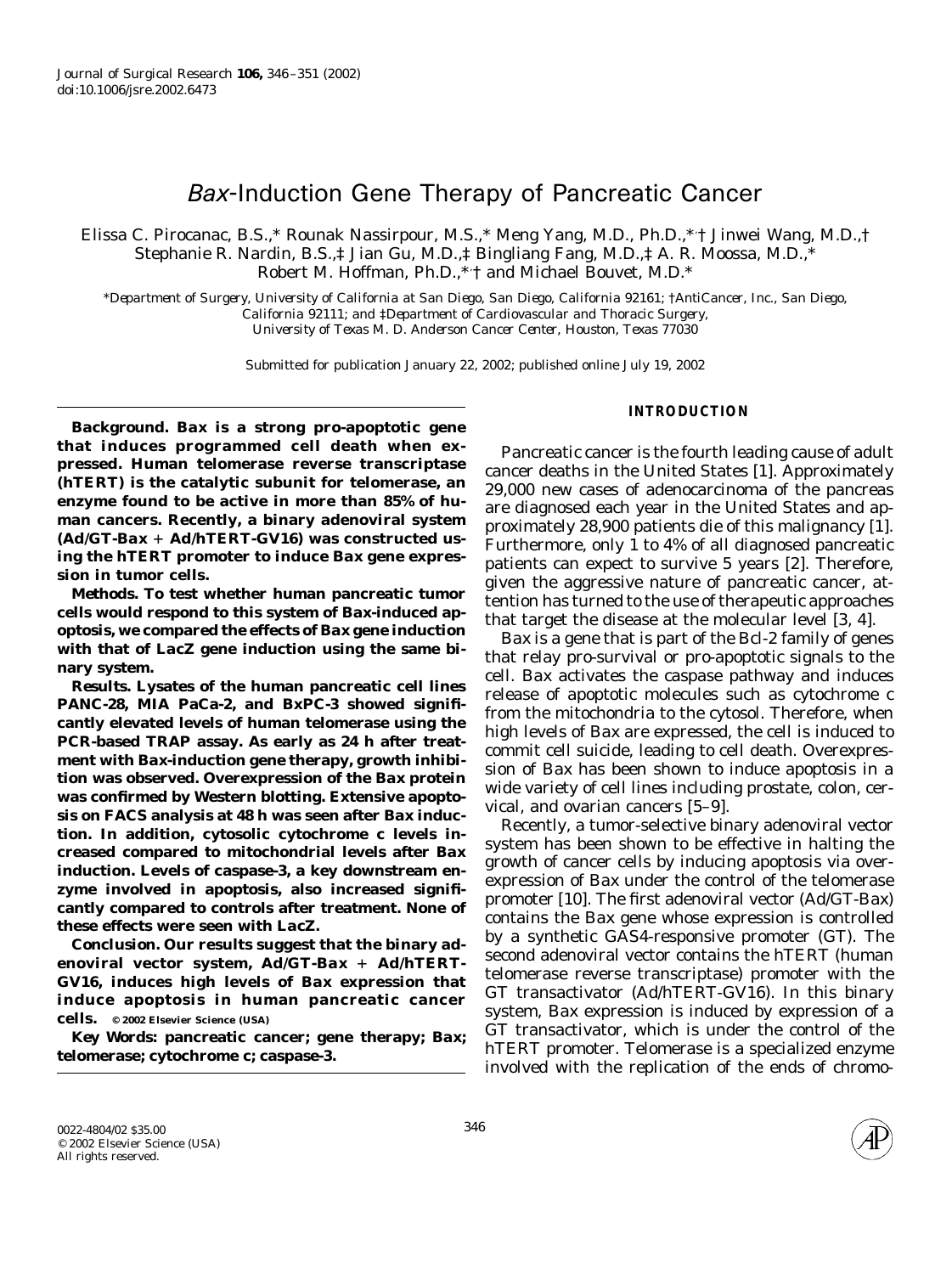A

в

3.5

 $0.5$ 

elomerase Activit<br>A (A450-A650)  $\overline{1}$  $1.5$ 

somes. The enzyme is highly active in immortalized cell lines and more than 85% of human cancers, including pancreatic cancer [11, 12].

In this study, human pancreatic cell lines were transduced with the adenoviral constructs to determine whether delivery of the *Bax* gene is an effective treatment for pancreatic cancer.

# **MATERIAL AND METHODS**

*Cell lines.* The following human pancreatic cell lines were obtained from the American Type Culture Collection (Rockville, MD): BxPC-3, MIA PaCa-2, and PANC-28. The cells were maintained in RPMI medium supplemented with 5% fetal bovine serum and 1% penicillin and streptomycin (Gibco-BRL, Life Technologies, Inc., Grand Island, NY). All cell lines were incubated at 37°C in a 5%  $CO<sub>2</sub>$ incubator.

*TRAP assay.* The TRAPeze ELISA Telomerase Detection kit (Intergen Co., NY) was used to perform the telomeric repeat amplification. TRAP products were analyzed electrophoretically and with the ELISA kit. The manufacturer's procedures were followed with modifications as specified. Protein concentration was determined by the BCA Protein Assay kit (Pierce, Rockford, IL). A total of 1.0  $\mu$ g of cell extract was used per assay. The extension products were amplified by PCR with a Thermal Cycler PTC-200 (MJ Research, Inc., Las Vegas, NV). For the electrophoretic analysis, telomerase-specific PCR products were determined by the presence of a DNA ladder (smallest band at 50 bp) on a Novex Pre-cast 10% TBE polyacrylamide gel (Invitrogen, Carlsbad, CA) using the XCell SurelockMini-Cell electrophoresis system (Invitrogen). Gels were stained with SYBR Green I (Molecular Probes, Eugene, OR), and images were captured by a UV transilluminometer (302 nm) and camera system in conjunction with Molecular Analyst software (Bio-Rad Laboratories, Hercules, CA). For telomerase PCR ELISA, TRAP products were quantified by a colorimetric reaction using an Emax Precision microplate reader (Molecular Devices, Sunnyvale, CA).

*Recombinant adenovirus vectors.* Vectors Ad/GT-*Bax* and Ad/GT-*LacZ* were constructed as previously described [13, 14]. The Ad/ hTERT-GV16 vector was constructed by replacing the CMV promoter with a 378-bp hTERT core promoter as previously described [10, 15]. Viral titers were determined by optical absorbance at  $A_{260 \text{ nm}}$ (one  $A_{260 \text{ nm}}$  unit =  $10^{12}$  particles/ml) and by plaque assay. Titers determined by  $A_{260 \text{ nm}}$  (i.e., viral particles) were used in all of the experiments. Particle:plaque ratios normally fell between 30:1 and 100:1. All of the viral preparations were free of contamination by E1- adenovirus and endotoxin.

*Cell proliferation assay.* Cells were distributed on 96-well plates at  $5 \times 10^3$  per well on the day of viral treatment. The cells were synchronized with serum starvation prior to the beginning of the proliferation assay. Cells were transduced with adenoviral vectors at various multiplicities of infection (MOIs). The cells were divided into three groups depending on their treatment: Ad/GT-*LacZ* + Ad/ hTERT-GV16, Ad/GT-*Bax* - Ad/hTERT-GV16, and PBS. In each group, the ratio of the two viral vectors was 2:1, a ratio shown to be optimal for the induction of transgene expression in previous experiments [14]. Cell number was determined using CellTiter  $96$  AQ<sub>ueous</sub> One Solution Cell Proliferation assay (Promega) at 0-, 24-, 48-, and 72-h time points. All assays were done in quadruplicate.

*BAX Western blot analysis.* Monolayer cultures of PANC-28 cells were transduced with Ad/GT-*Bax* cells at 5000 MOI for 32 h. Whole cell extracts were prepared in chilled lysis buffer (50 mM Tris–HCl, 150 mM NaCl, 1% NP-40, 1 mM dithiothreitol (DTT), 0.5 mM phenylmethylsulfonyl fluoride, 1  $\mu$ g/ml leupeptin, and 10  $\mu$ g/ml aprotinin). Cell debris was removed by centrifugation and the supernatants were stored at  $-20^{\circ}$ C. The protein concentration was determined by BCA Protein Assay kit (Pierce). The protein samples



human pancreatic carcinoma cell lines BxPC-3, MIA PaCa-2, and PANC-28 all showed evidence of strong telomerase activity by PCR. (A) TBE gels (10%) stained with SYBR Green I showing TRAP reaction signals from control and pancreatic cancer cell extracts. Lane 1 contains the TSR8 control template; lane 2 has the telomerase positive control; lanes 3 and 4 contain the MIA PaCa-2 cell extracts and the heat-inactivated MIA PaCa-2 cells, respectively; lanes 5 and 6 show the PANC-28 telomerase activity and the heatinactivated PANC-28 cells, respectively; and lanes 7 and 8 show the activity in the BxPC-3 cells and the heat-inactivated BxPC-3 cells, respectively. (B) The TRAP products were quantified by absorbancy reading of the reaction mixtures using ELISA. The results correlate with the telomerase activity observed by gel electrophoresis seen in (A).

were concentrated using Centricon Centrifugal Filter devices (Millipore Co., Bedford, MA). Samples for immunoblotting were prepared by mixing aliquots of the protein extracts with NuPAGE  $4\times$  sample (Invitrogen) and 10%  $\beta$ -mercaptoethanol. The samples were then heated for 10 min at 70°C. Protein samples were run on a NuPAGE 10% Bis–Tris gel at 150 V for 1 h and electrotransferred to a PVDF membrane (Millipore Co.) using the Xcell Surelock electrophoresis and transfer apparatus (Invitrogen). The membrane was blocked in 3% casein, TBS solution (Tris-buffered saline and 0.05% Tween 20) overnight at 4°C. The membrane was subjected to immunoblot analysis with 1:250 dilution of *Bax* monoclonal antibody (Santa Cruz Biotechnology, Santa Cruz, CA) and then with the secondary antibody of horseradish-peroxidase-linked anti-mouse IgG antibody (1:5000 dilution). Anti-actin antibody (1:5000, Sigma Chemical Co.) was used to confirm that equal amounts of protein were loaded. Proteins were visualized by enhanced chemiluminescence (Amersham, Buckinghamshire, UK).

*Apoptosis analysis by flow cytometry.* PANC-28 cells were distributed onto 100-mm plates 1 day prior to transduction. Cells were then counted and treated with adenoviral vectors at a MOI of 5000 viral particles/cell. Forty-eight hours later, both floating and adherent cells were harvested, pelleted by centrifugation (400 *g* for 5 min), resuspended in Hank's balanced salt solution, and fixed in 70%

8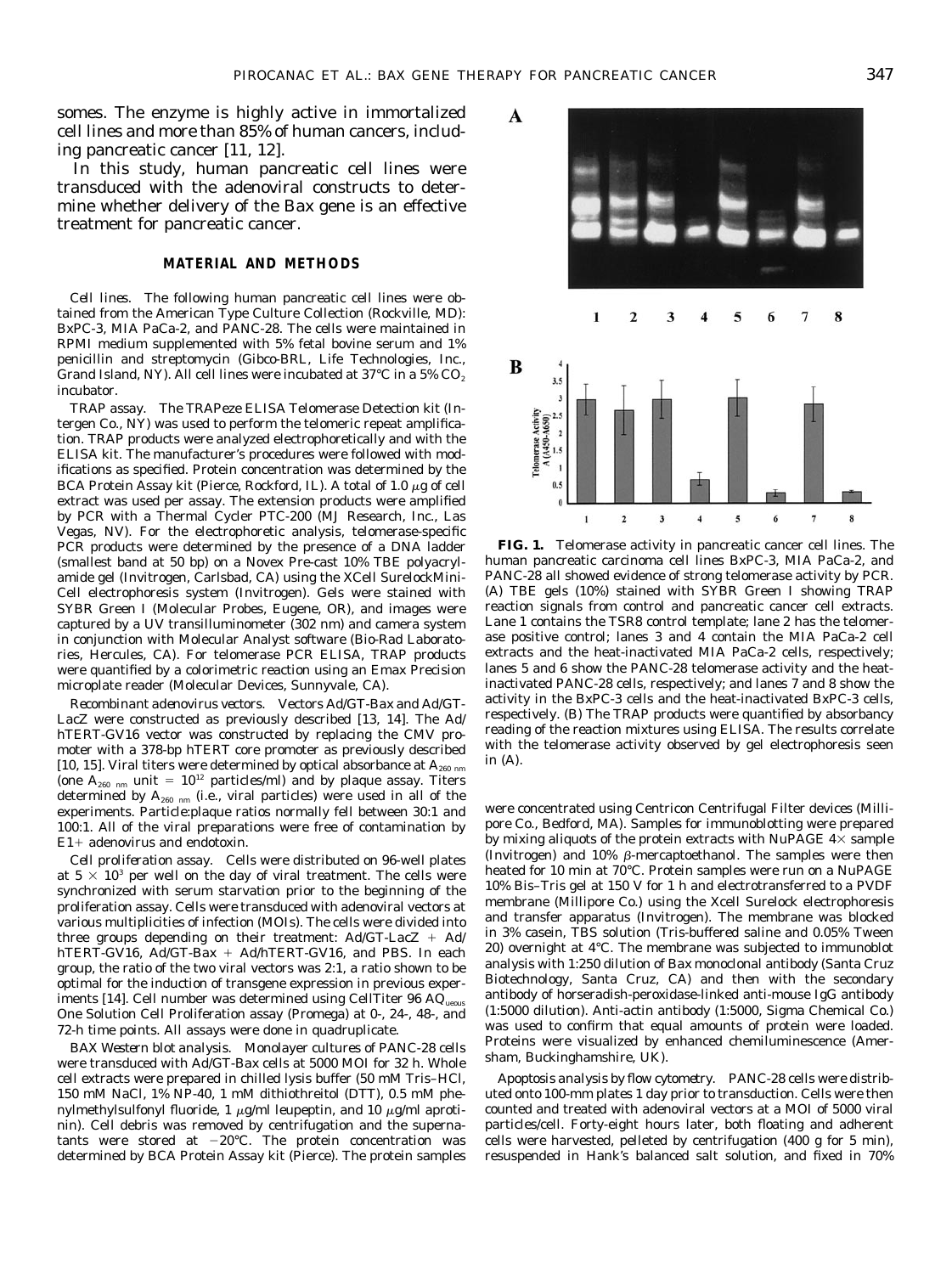

**FIG. 2.** Overexpression of *Bax* protein following transduction of *Bax* by Ad/GT-*Bax* - Ad/hTERT-GV16 in PANC-28 was documented by Western blotting.  $\beta$ -Actin was used to control for equal protein loading. PBS was used as a control.

ethanol. Apoptosis was quantified using flow cytometry on an Epics Elite flow cytometer (Coulter, Miami, FL).

*Cytochrome c Western blot analysis.* PANC-28 cells were distributed onto 100-mm plates 1 day prior to infection. They were then counted and treated with adenoviral vectors at a MOI of 5000 viral particles/cell. Twenty-four and 40 h later, floating and adherent cells were harvested through trypsinization. Fractionation of the cytosolic and mitochondrial protein samples was performed using the Apo-Alert cell fractionation kit (Clontech Laboratories, Palo Alto, CA). Protein samples were then concentrated using Centricon centrifugal filter devices (Millipore). Proteins were resolved at 200 V on 10% NuPAGE Bis–Tris gels (Invitrogen) and transferred to nitrocellulose membranes for 1 h at 30 V. Membranes were incubated overnight in blocking buffer (3% casein in TBS) to prevent nonspecific binding. Blots were probed with cytochrome *c* antibody (ApoAlert cell fractionation kit) and were developed using species-specific secondary antibodies and visualized using enhanced chemiluminescence (Amersham Corp., Arlington Heights, IL). Equal protein loading for the cytochrome *c* assay was determined based on protein concentration using the Bio-Rad Protein Concentration assay (Hercules, CA).

*Caspase-3 activity assay.* Caspase-3 activity was assayed by cleavage of a fluorogenic caspase-3 substrate (DEVD-AFC) using a commercially available kit (Clontech, Palo Alto, CA). PANC-28 cells were treated with Ad/GT-*Bax* - Ad/hTERT-GV16 or Ad/GT-*LacZ* - Ad/hTERT-GV16 at an MOI of 5000 viral particles/cell and harvested after 48 h of incubation. Cells (1  $\times$  10 $^6$ ) were incubated with DEVD-AFC (50  $\mu$ M final concentration) in the presence of DTT for 60 min at 37°C. Fluorometric detection for caspase-3 was performed using a 400-nm excitation and 510-nm emission filter.

*Statistical analysis.* All growth assays were performed in quadruplicate and differences between treatment groups were analyzed by ANOVA. Differences in caspase-3 levels among treatment groups were analyzed using the *t* test.

# **RESULTS**

### *Telomerase Activity in Pancreatic Cancer Cells*

The human pancreatic carcinoma cell lines BxPC-3, MIA PaCa-2, and PANC-28 all showed evidence of strong telomerase activity by PCR demonstrated by gel electrophoresis and ELISA (Fig. 1). Heat denaturation abolished telomerase activity.

# *Overexpression of Bax by Western Blotting*

Overexpression of *Bax* protein following transduction of *Bax* by Ad/GT-*Bax* - Ad/hTERT-GV16 in PANC-28 was documented by Western blotting (Fig. 2).  $\beta$ -Actin was used to control for equal protein loading.



**FIG. 3.** Effects of *Bax* on cell proliferation. Three different human pancreatic cancer cell lines, BxPC-3, MIA PaCa-2, and PANC-28, were treated with Ad/GT-*Bax* + Ad/hTERT-GV16, Ad/GT-*LacZ* - Ad/hTERT-GV16, or medium alone. Cell proliferation was monitored at 0-, 24-, 48-, and 72-h time intervals after transduction using a cell titer assay (see Material and Methods for experimental details). *Bax* treatment suppressed growth of MIA PaCa-2 and PANC-28 cells when treated with an MOI of 5000 and BxPC-3 with an MOI of 50,000. At these MOIs, few effects were seen with control vector.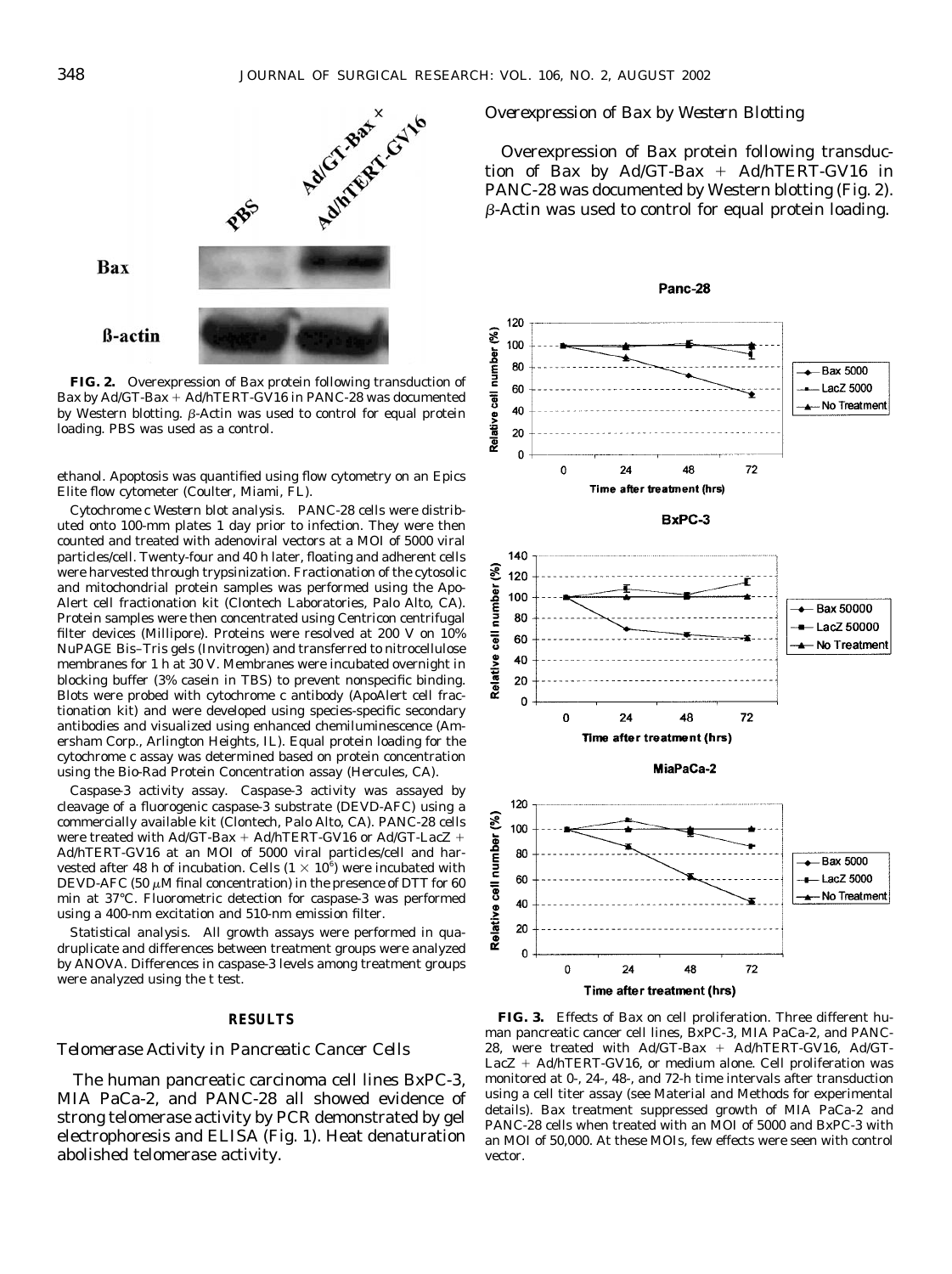

**FIG. 4.** Introduction of *Bax* into PANC-28 cells induced apoptosis. Increases in fluorescent labeling in the sub-G<sub>1</sub> cell population were observed by FACS analysis in the cells 48 h following infection. Apoptosis was observed in 58.9% of cells treated with *Bax* compared to 15.2% in the vector control or 2.4% in the PBS control cells.

# *The Effect of Bax on in Vitro Cell Proliferation*

Three different human pancreatic cancer cell lines, BxPC-3, MIA PaCa-2, and PANC-28, were treated with Ad/GT-*Bax* - Ad/hTERT-GV16, Ad/GT-*LacZ* - Ad/ hTERT-GV16, or medium alone. Cell proliferation was monitored at 0-, 24-, 48-, and 72-h time intervals after transduction. *Bax* treatment suppressed growth of MIA PaCa-2 and PANC-28 cells when treated with an MOI of 5000. In contrast, growth suppression in the BxPC-3 cell line was seen with an MOI of 50,000 (Fig. 3). At these MOIs, few effects were seen with control vector  $(P < 0.001)$ .

# *The Ability of Bax to Induce Apoptosis*

To examine the mechanism of growth suppression in pancreatic cancer by *Bax*, we determined apoptosis by FACS analysis, by caspase-3 levels, and by cytochrome *c* release into the cytosol in PANC-28 cells. Increases in fluorescent labeling in the sub- $G_1$  cell population were observed by FACS analysis 48 h following transduction of *Bax* into PANC-28 cells (Fig. 4). Apoptosis was observed in 58.9% of cells treated with *Bax* compared to 15.2% vector control or 2.4% of PBS control cells. Introduction of *Bax* into PANC-28 cells caused the release of cytochrome *c* from the mitochondria into the cytoplasm of the cells, also indicating apoptosis (Fig. 5). Caspase-3 levels, as measured by ELISA, were significantly elevated after *Bax* gene therapy compared to controls  $(P = 0.03)$  (Fig. 6).

## **DISCUSSION**

Long-term survival is disappointing for patients with pancreatic cancer and therefore new treatment modalities are necessary. Currently, many different



**FIG. 5.** Cytochrome *c* expression in untreated and treated PANC-28 cells. Lane 1, mitchondrial fraction of untreated cells; lane 2, cytosolic fraction of untreated cells; lane 3, mitochondrial fraction of treated cells; and lane 4, cytosolic fraction of treated cells. See Material and Methods for experimental details. Introduction of *Bax* into PANC-28 cells caused the release of cytochrome *c* from the mitochondria into the cytoplasm of the cells. Release of cytochrome *c* further confirms apoptosis due to *Bax*.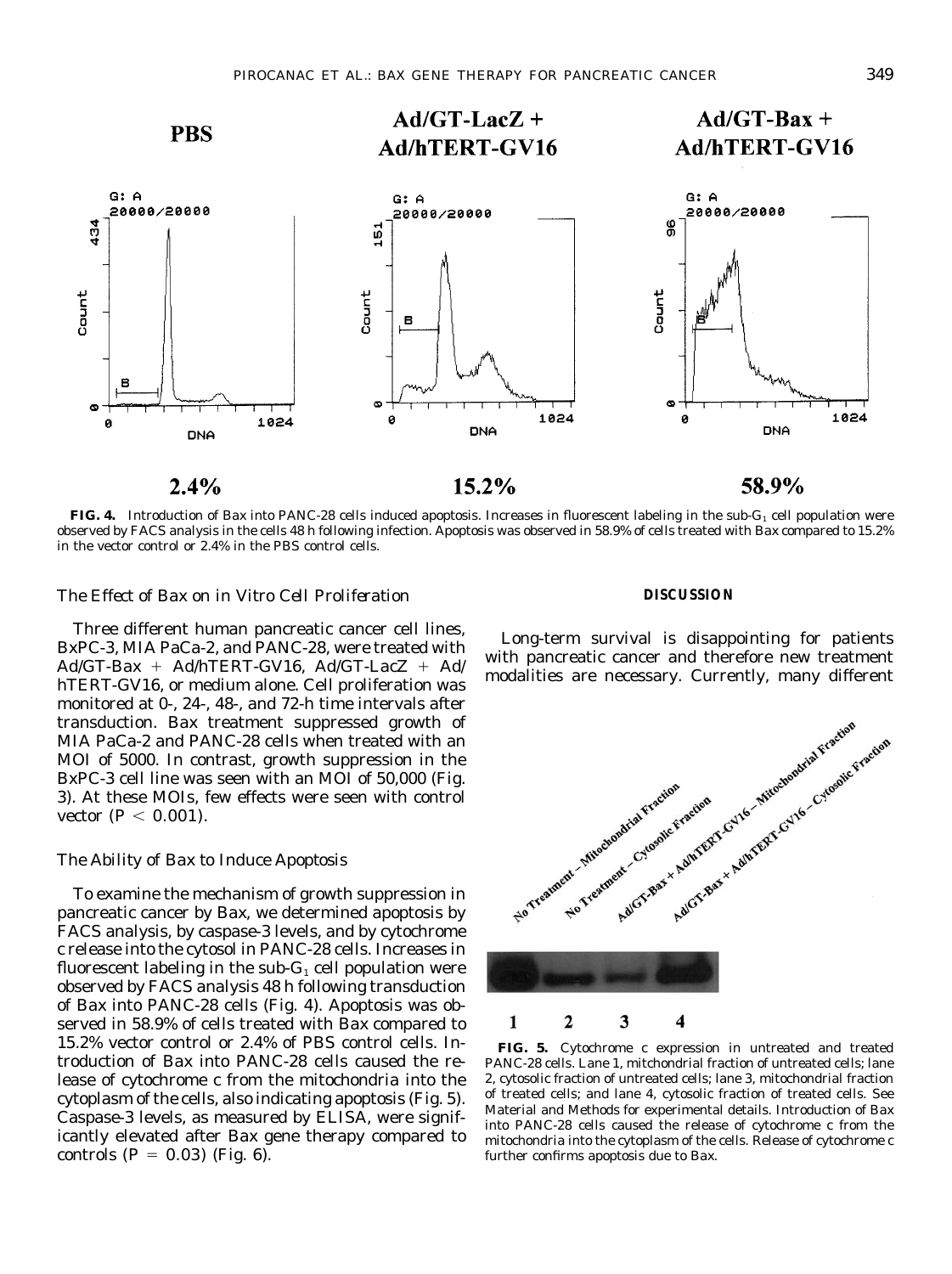

**FIG. 6.** Caspase-3 induction by *Bax* in PANC-28 cells. Caspase-3 is a key downstream enzyme involved in apoptosis. Caspase-3 levels as measured by ELISA were significantly elevated after *Bax* gene therapy in PANC-28 cells compared to controls  $(P = 0.03)$ .

experimental gene therapy techniques are being evaluated in preclinical models of pancreatic cancer [4]. Adenovirus-mediated transfer of p53 has been shown to cause apoptosis and regression of pancreatic cancer in a mouse model [3]. Transfer of wild-type p16, a gene involved in cell cycle control, produces significant growth suppression of pancreatic cancer *in vitro* and *in vivo* [16]. Adenovirus-mediated anti-K-ras ribozymes have also been used to induce apoptosis of pancreatic tumors [17]. Other studies have also shown tumorlytic effects of treating pancreatic tumors with other viruses such as herpes simplex virus [18, 19]. We have recently shown that methioninase cancer gene therapy with selenomethionine as suicide prodrug substrate is effective against several tumor types including pancreas [20].

Such gene therapy strategies have limitations to their efficacy including a lack of tumor specificity. Recently, investigators have attempted to make gene therapy more selective for tumor cells in order to reduce potential harmful effects to normal tissues. Such strategies take advantage of genes or proteins that are specific to tumor cells. Telomerase is a specialized DNA polymerase responsible for the replication of chromosomal ends, or telomeres. Telomerase is highly active in immortalized cell lines and  $>85\%$  of human cancers but is inactive in most somatic cells [21, 22]. The enzyme is a ribonucleoprotein complex composed of an essential RNA template and several associated proteins, among which is the essential catalytic subunit named TERT. Because the hTERT gene is highly active in tumor cells but repressed in most normal cells and because its expression is regulated at the transcription level, the hTERT promoter has been used for tumor-specific expression of transgenes including *Bax* [10]. In this study we have shown that telomerase is present in pancreas cancer cells. By taking advantage of this tumor-specific feature, high levels of the *Bax* protein were introduced into pancreatic cancer cells and subsequent growth suppression was induced. We observed extensive apoptosis as documented by FACS analysis, cytochrome *c* migration to the cytosol, and

caspase-3 activity with this gene therapy strategy. In conclusion, our results indicate that this binary adenoviral vector system induces high levels of *Bax* and apoptosis in human pancreatic cancer cells, suggesting that this may be a useful gene therapy strategy pancreatic cancer.

# **ACKNOWLEDGMENTS**

This study was supported in part by the Department of Health Services, California Cancer Research Program (97-12013), and U. S. National Cancer Institute Grant P30 CA23100-18S1.

#### **REFERENCES**

- 1. Greenlee, R. T., Hill-Harmon, M. B., Murray, T., and Thun, M. Cancer statistics, 2001. *CA Cancer J. Clin.* **51:** 15, 2001.
- 2. Bouvet, M., Gamagami, R. A., Gilpin, E. A., Romeo, O., Sasson, A., Easter, D. W., and Moossa, A. R. Factors influencing survival after resection for periampullary neoplasms. *Am. J. Surg.* **180:** 13, 2000.
- 3. Bouvet, M., Bold, R. J., Lee, J., Evans, D. B., Abbruzzese, J. L., Chiao, P. J., McConkey, D. J., Chandra, J., Chada, S., Fang, B., and Roth, J. A. Adenovirus-mediated wild-type p53 tumor suppressor gene therapy induces apoptosis and suppresses growth of human pancreatic cancer. *Ann. Surg. Oncol.* **5:** 681, 1998.
- 4. Pearson, A. S., Bouvet, M., Evans, D. B., and Roth, J. A. Gene therapy and pancreatic cancer. *Front. Biosci.* **3:** E230, 1998.
- 5. Lowe, S. L., Rubinchik, S., Honda, T., McDonnell, T. J., Dong, J. Y., and Norris, J. S. Prostate-specific expression of *Bax* delivered by an adenoviral vector induces apoptosis in LNCaP prostate cancer cells. *Gene Ther.* **8:** 1363, 2001.
- 6. Li, X., Marani, M., Yu, J., Nan, B., Roth, J. A., Kagawa, S., Fang, B., Denner, L., and Marcelli, M. Adenovirus-mediated *Bax* overexpression for the induction of therapeutic apoptosis in prostate cancer. *Cancer Res.* **61:** 186, 2001.
- 7. Kobayashi, T., Sawa, H., Morikawa, J., Zhang, W., and Shiku, H. *Bax* induction activates apoptotic cascade via mitochondrial cytochrome c release and *Bax* overexpression enhances apoptosis induced by chemotherapeutic agents in DLD-1 colon cancer cells. *Jpn. J. Cancer Res.* **91:** 1264, 2000.
- 8. Skirnisdottir, I., Sorbe, B., and Seidal, T. P53, bcl-2, and *Bax*: Their relationship and effect on prognosis in early stage epithelial ovarian carcinoma. *Int. J. Gynecol. Cancer* **11:** 147, 2001.
- 9. Huh, W. K., Gomez-Navarro, J., Arafat, W. O., Xiang, J., Mahasreshti, P. J., Alvarez, R. D., Barnes, M. N., and Curiel, D. T. *Bax*-induced apoptosis as a novel gene therapy approach for carcinoma of the cervix. *Gynecol. Oncol.* **83:** 370, 2001.
- 10. Gu, J., Kagawa, S., Takakura, M., Kyo, S., Inoue, M., Roth, J. A., and Fang, B. Tumor-specific transgene expression from the human telomerase reverse transcriptase promoter enables targeting of the therapeutic effects of the *Bax* gene to cancers. *Cancer Res.* **60:** 5359, 2000.
- 11. Hiyama, E., Kodama, T., Shinbara, K., Iwao, T., Itoh, M., Hiyama, K., Shay, J. W., Matsuura Y., and Yokoyama, T. Telomerase activity is detected in pancreatic cancer but not in benign tumors. *Cancer Res.* **57:** 326, 1997.
- 12. Buchler, P., Conejo-Garcia, J. R., Lehmann, G., Muller, M., Emrich, T., Reber, H. A., Buchler, M. W., and Friess, H. Realtime quantitative PCR of telomerase mRNA is useful for the differentiation of benign and malignant pancreatic disorders. *Pancreas* **22:** 331, 2001.
- 13. Fang, B., Ji, L., Bouvet, M., and Roth, J. A. Evaluation of GAL4/TATA *in vivo*. Induction of transgene expression by ad-